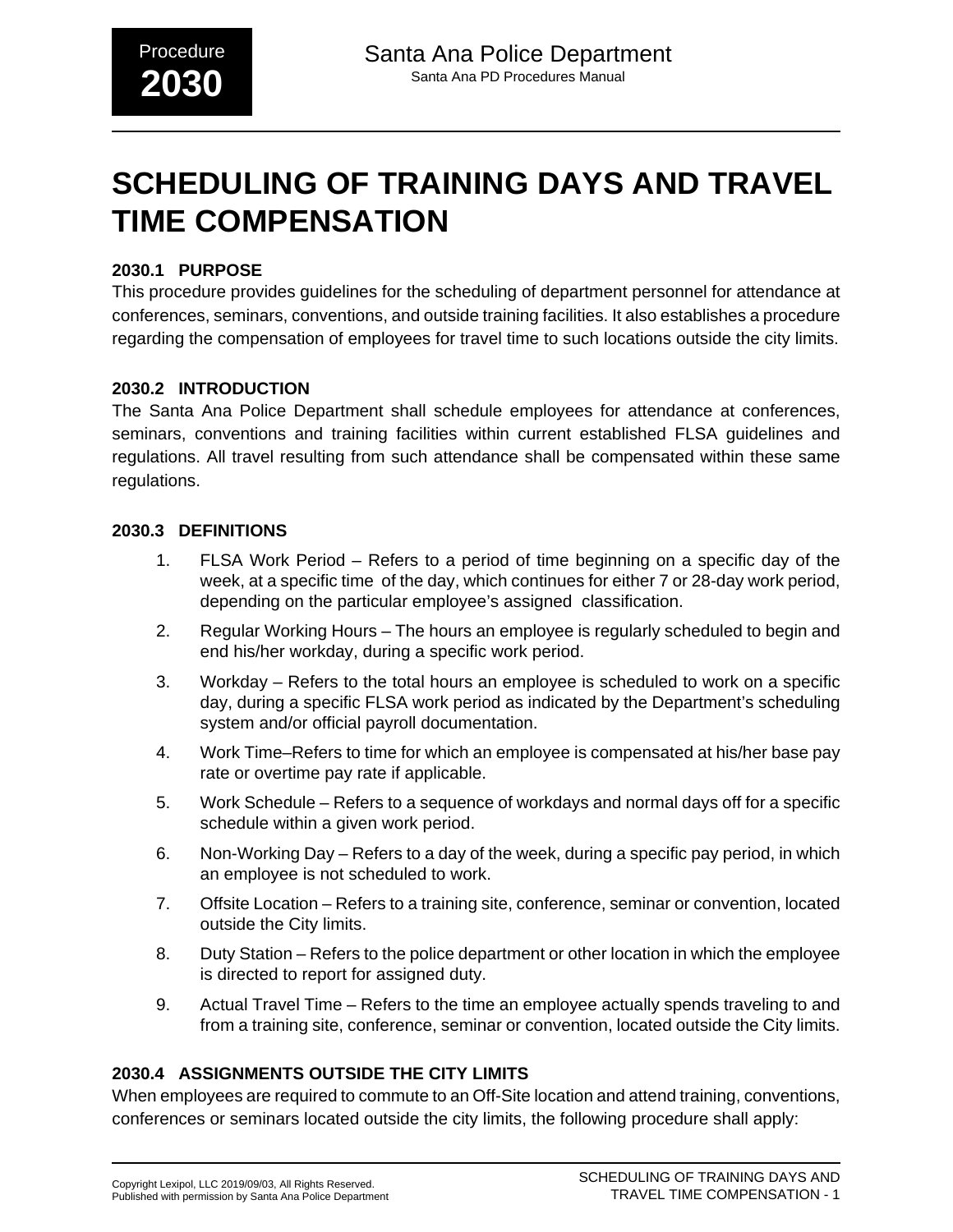# Santa Ana Police Department

Santa Ana PD Procedures Manual

#### SCHEDULING OF TRAINING DAYS AND TRAVEL TIME COMPENSATION

- 1. Upon conclusion of the scheduled training session, convention, conference or seminar, and when the employee's time spent in attendance totals (8) hours or more, lunch excluded, the employee shall conclude his/her Workday at the Off-Site Location. In such instances, the employee shall not be required to reimburse the City for the time remaining, if any, in his/her regularly scheduled Workday. Employees shall not return to their Duty Station from the Offsite Location, if doing so would result in the payment of overtime, without first obtaining approval from a Watch Commander or Division Commander.
- 2. If an employee is ordered by a supervisor to return to his/her Duty Station at any time prior to the conclusion of the scheduled training session, convention, conference or seminar, the employee will proceed directly to his/her Duty Station and shall work all the time remaining in his/her regularly scheduled Workday and shall be compensated at his/ her regular straight time pay rate, unless time spent working exceeds the hours of his/ her regularly scheduled Workday.
- 3. When employees are ordered by a supervisor to return to their Duty Station upon conclusion of a scheduled training session, convention, conference or seminar, and time spent in attendance totals (8) hours or more, excluding lunch, they shall be paid at the overtime rate from the time the class concludes, and they begin traveling to their Duty Station, until the time they are dismissed from their duty station by a supervisor, or until their regularly scheduled shift begins.
- 4. When employees are ordered by a supervisor to return to their Duty Station after the conclusion of a scheduled training session, convention, conference or seminar, and time spent in attendance totals (8) hours or more, excluding lunch, they shall be paid at the overtime rate from the time in which they are notified and begin traveling to their Duty Station, until they return home, or until their regularly scheduled shift begins.
- 5. When the employee's time spent in attendance totals less than (8) hours, lunch not included, the employee, with the approval of his/her supervisor, may choose to conclude his/her Workday at the Off-Site Location. In such instances, the employee shall subtract the time spent in attendance from (8) hours and use his/her "Time Off Bank" to reimburse the City for the difference.
- 6. Training sessions and required attendance at conventions, conferences or seminars can be of any duration in length. When the employee's time spent in attendance, excluding lunch, exceeds the hours in his/her regularly scheduled Workday, the employee shall be entitled to overtime pay.
- 7. When an employee is authorized or directed by their supervisor, to report to the Department first, prior to driving a personal or city vehicle to an Off-Site Location, the Actual Travel Time to the Off-Site Location, from the Department, shall count as Work Time. Furthermore, if the employee is directed to return to the Department, or drive to a secondary training site, from the Off-Site location, the Actual Travel Time, from the Off-Site Location to the secondary training site, or the Department, shall count as Work Time.
- 8. Employees, who are assigned a take home vehicle and use the vehicle to commute to Off- Site Locations, shall be compensated for travel time in the same manner as if they had driven a personal vehicle.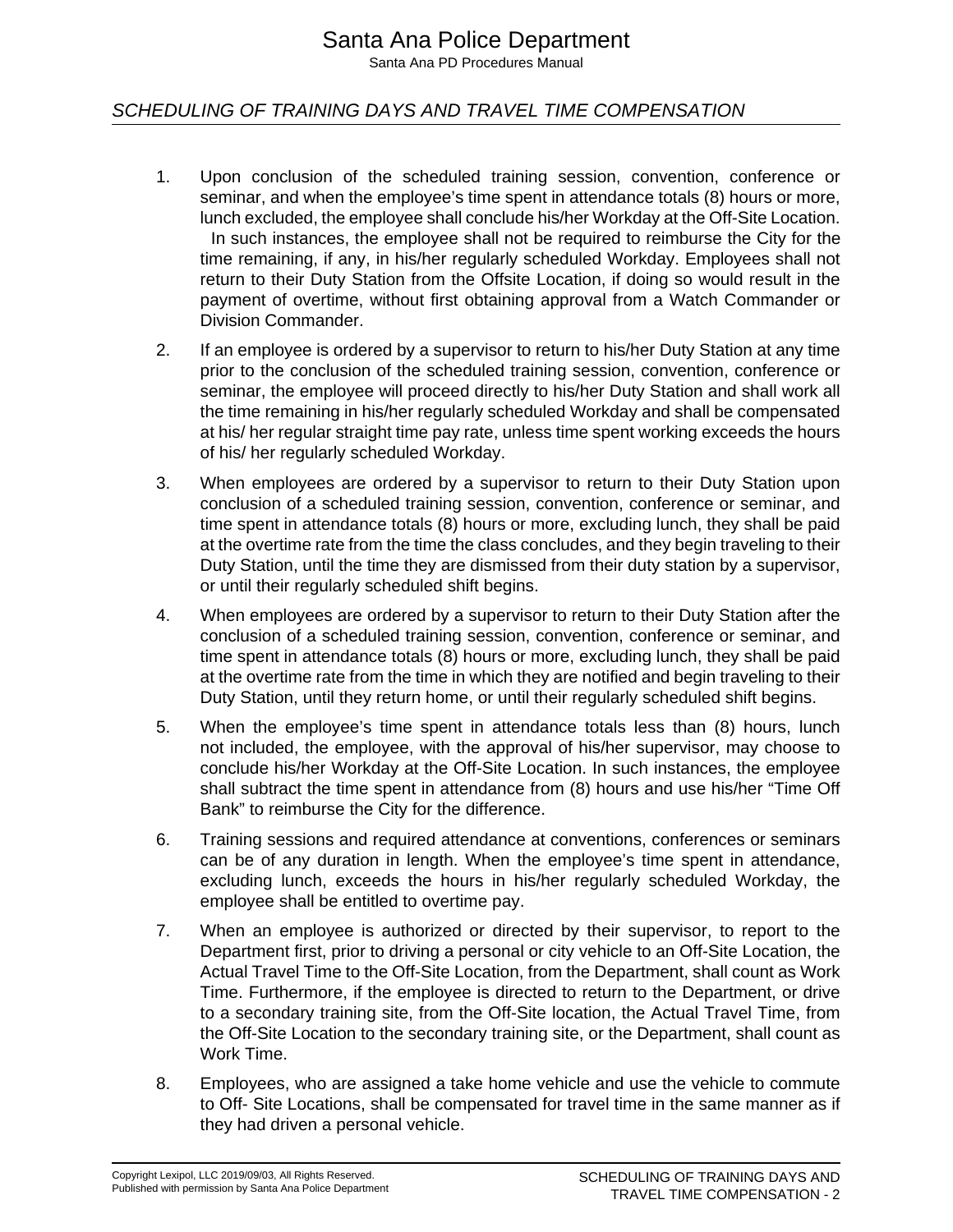# Santa Ana Police Department

Santa Ana PD Procedures Manual

## SCHEDULING OF TRAINING DAYS AND TRAVEL TIME COMPENSATION

#### **2030.5 CANINE TRAINING SCHEDULING AND TRAVEL**

When K-9 Officers are assigned to attend training outside Orange County for five days or more, and they are placed on a 5/40 schedule in accordance with this policy, the following will apply:

- 1. If the distance to the assigned training location is equal to or less than the normal distance from the K-9 Officer's home to the Department, then no travel pay will be required.
- 2. If the distance to the assigned training location is greater than the distance from the K-9 officer's home to the Department, the K-9 officer will receive pay for his/her actual travel time not to exceed one-half hour each way, assuming the officer is in training for the full eight hours not counting lunch.
- 3. If the K-9 officer is at the training location for less than eight hours, excluding lunch, then the procedure in item 5 above will apply and no travel pay will be required. However, the K-9 officer will subtract the travel time (total of one hour) from the amount of time he/she would have to give back from his/her time bank because training ended early.

#### **2030.6 ASSIGNMENTS WITHIN THE CITY LIMITS**

When employees are required to attend training, conventions, conferences, or seminars, located at the Santa Ana Police Department and/or other locations within Santa Ana, the following procedures shall apply:

- 1. The employee shall consider the location of the training, convention, conference or seminar his/her Duty Station for the duration in which his/her attendance is required.
- 2. Regardless of the actual duration of the training, convention, conference or seminar, the employee shall work the full number of hours as prescribed by his/her scheduled Workday on the day(s) in which his/her attendance is required.
- 3. The employee's Workday shall begin at the date and time in which he or she is scheduled to begin his/her attendance at the training, convention, conference or seminar, or, as otherwise directed by his/her Commander/Manager.
- 4. In instances where the duration of the training, convention, conference, or seminar is less than the number of hours prescribed by the employee's Workday, the employee shall immediately report to his/her regularly scheduled Duty Station and work the remaining hours of his/her scheduled Workday.
	- 1. When staffing levels permit, employees may request to take the remaining hours of their Workday off. All such requests must be approved by the affected employee's Commander.

#### **2030.7 OVERNIGHT TRAVEL ASSIGNMENTS OUTSIDE THE CITY LIMITS**

When an employee is required by the Department to travel to overnight destinations to attend training, seminars, conferences or conventions located outside the City limits, they shall be compensated for travel as follows: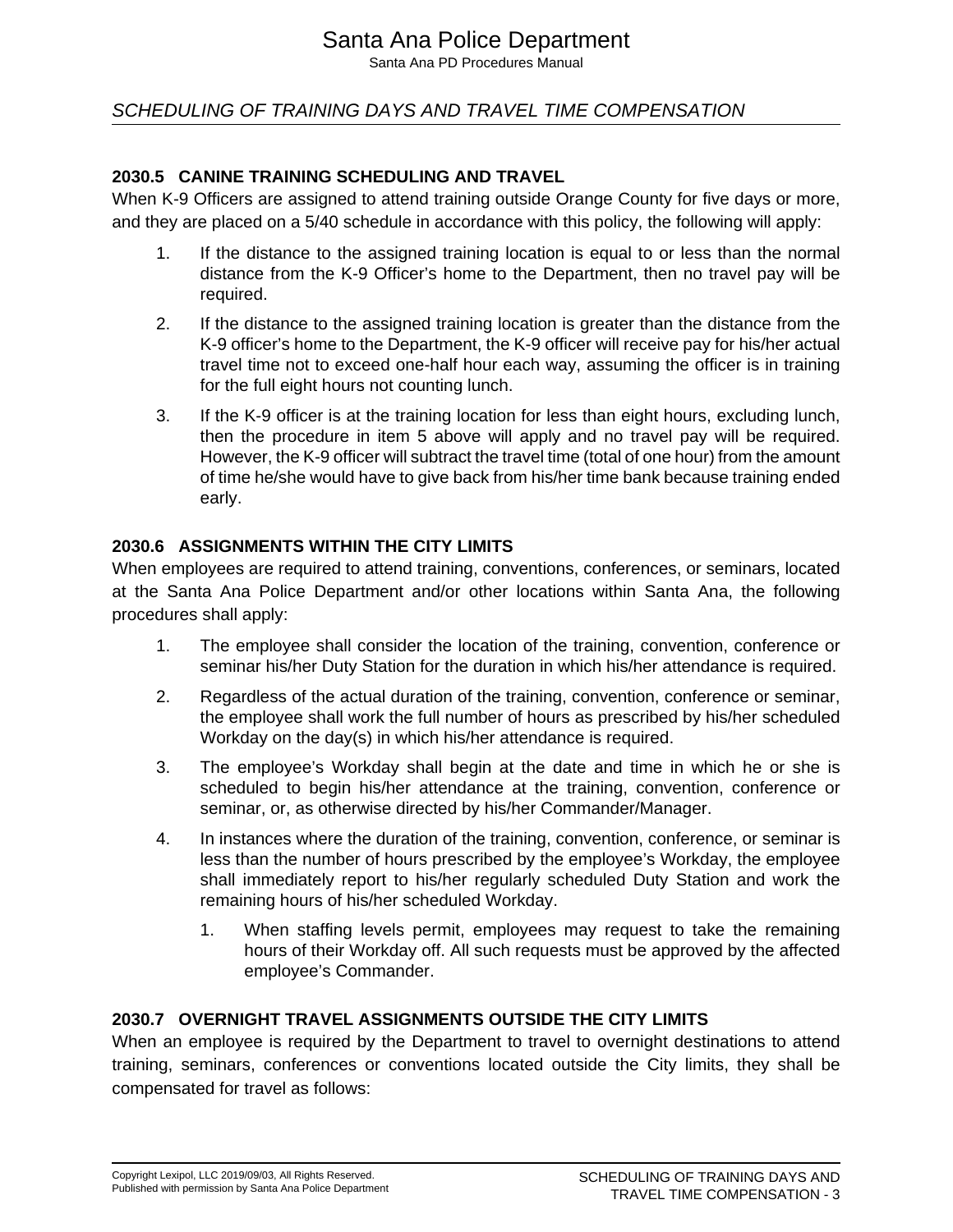## SCHEDULING OF TRAINING DAYS AND TRAVEL TIME COMPENSATION

- 1. All travel that occurs during the employee's Regular Working Hours, or during Regular Working Hours on Non-Working Days, shall be counted as Work Time.
- 2. An employee who travels outside of Regular Working Hours as a passenger on an airplane, train, bus or car, and when the employee is free to relax, shall be compensated (1) hour total travel time to reach their destination.
- 3. Anytime an employee is required to drive during all or part of his/her journey, to or from an Off-Site Location, which involves overnight Lodging, the Actual Travel Time while driving, shall count as Work Time, regardless of when it occurs. Employees, however, shall not receive compensation for travel time resulting from daily commutes between the place of lodging and the Off-Site Location.
- 4. If the employee is offered air transportation, but elects to drive, the employee shall be compensated only for the amount of Actual Travel Time the employee would have been compensated if he/she had taken air transportation.

#### **2030.8 CHANGING AN EMPLOYEE'S DAYS OFF**

The Department may change an employee's days off during a given FLSA Work Period to facilitate authorized training or attendance at seminars, conferences or conventions, provided such changes are made as follows:

- 1. The Department shall notify the employee at least (14) days in advance. However, the employee may choose to voluntarily waive the (14) day notification period and consent to a change in days off.
- 2. The employee's immediate supervisor shall ensure a Non-Regular Time Report, reflecting the employee's change in days off, has been properly completed and submitted to Police Fiscal, at least (7) days in advance. It shall be the responsibility of each supervisor to ensure all changes in days off are made in strict accordance with the provisions contained in this policy.
- 3. All changes in days off must be made within the employee's 7-day or 28- day FLSA Work Period.
- 4. After adjustments to days off have been made, all scheduled Workdays must consist of the same number of hours as prescribed by the employee's regularly assigned Work Schedule. In other words, a change in days off shall not change the number of hours in an employee's Workday, or the number of assigned Workdays during an FLSA Work Period.

#### **2030.9 SCHEDULE CHANGES**

An employee attending a training course that lasts in excess of four consecutive (8-hour) workdays shall have his/her work schedule changed to a five-day, 40 hour, work week(S). This schedule change will only take place during the time the employee is required to attend the training. All changes in work schedules shall be made as follows:

1. The Department shall notify the employee at least (14) days in advance. However, the employee may choose to voluntarily waive the (14) day notification period and consent to a schedule change.